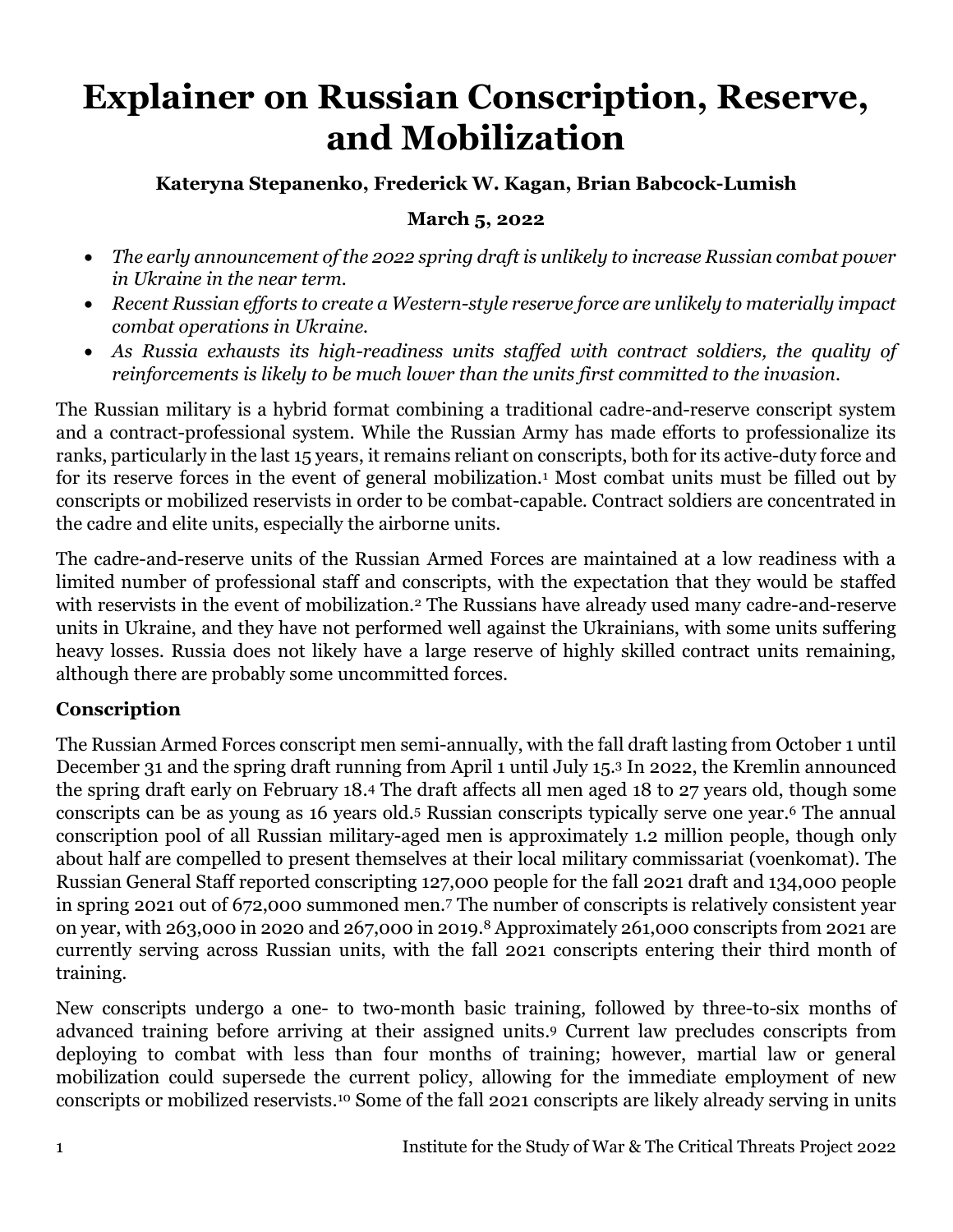fighting in Ukraine. The rapid employment of relatively untrained reservists is unlikely to materially increase Russia's combat power in Ukraine.

## **Russian Reserve**

**The Russian reserve has over two million former conscripts and contract servicemen on paper, but few are actively trained or prepared for war.<sup>11</sup>** Historically, only 10 percent of reservists receive refresher training after completing their initial term of service.<sup>12</sup> Russia lacks the administrative and financial capacity to train reservists on an ongoing basis. According to a 2019 RAND analysis, Russia only had 4,000 to 5,000 troops in what would be considered an active reserve in the Western sense, meaning soldiers attending regular monthly and annual training. <sup>13</sup> Russian Defense Minister Sergey Shoigu has repeatedly stated that the Russian Armed Forces hoped to have 80,000- 100,000 active reserve members.<sup>14</sup>

In 2021, the Russian military started a new initiative to remedy its lack of a ready reserve, the **Russian Combat Army Reserve (BARS-2021)**. BARS-2021 aimed to establish an active reserve by recruiting volunteer reservists for three-year contract service.<sup>15</sup> BARS-2021 operated on the same principle as US and NATO reserves, where reservists actively train and are compensated. The concept of BARS-2021 was that volunteer Russian reservists would regularly participate in monthly exercises and maintain their mobilization readiness while maintaining their civilian jobs.<sup>16</sup>

Local administrations began distributing information about enlisting into the Russian reserves throughout late August and early September 2021, offering significant financial incentives. <sup>17</sup> Eligible reservists included soldiers younger than 42, junior officers younger than 47, colonels younger than 57, and other senior officials younger than 52. <sup>18</sup> Reservists would continue training two or three times a month throughout peacetime and form their own military units. The Southern Military District (SMD) announced a goal of having a 38,000-person reserve corps of service veterans, up from 400 people. <sup>19</sup> There is limited information on how many reservists returned to military service; Novokuznetsk data shows that the city planned to gain 220 reservists, but reported only recruiting 20.<sup>20</sup> The Central Military District (CMD) reported conducting a BARS-2022 program from January 24-26, 2022, during which the CMD gained 9,000 reservists.

The Russian Armed Forces sought to create exclusively reservist units but likely did not accomplish its goals due to low engagement.<sup>21</sup> **The Russian Defense Ministry hoped to recruit more than 100,000 reservists starting in August 2021, but it is unlikely the Kremlin was able to achieve its goals on such a short timeline.**

# **Mobilization**

Current law limits mobilization of reserves to soldiers and sailors younger than 45 and officers younger than 55. Men who transferred to the reserve less than two years ago, fathers of three or more children, and those with criminal records are also exempt from mobilization under current law. <sup>22</sup> The Russian State Duma adopted a bill on February 22 to strengthen general mobilization, making it mandatory for men to appear at a military commissar's office without receiving a conscription notice from regional authorities. <sup>23</sup> This law will reduce the administrative time needed to enlist conscripts if the Kremlin announces martial law. Russian independent media source *Vazhnye Istorii* explained that the Russian military can activate both reservists and new conscripts during general mobilization, including those previously exempted from conscription. 24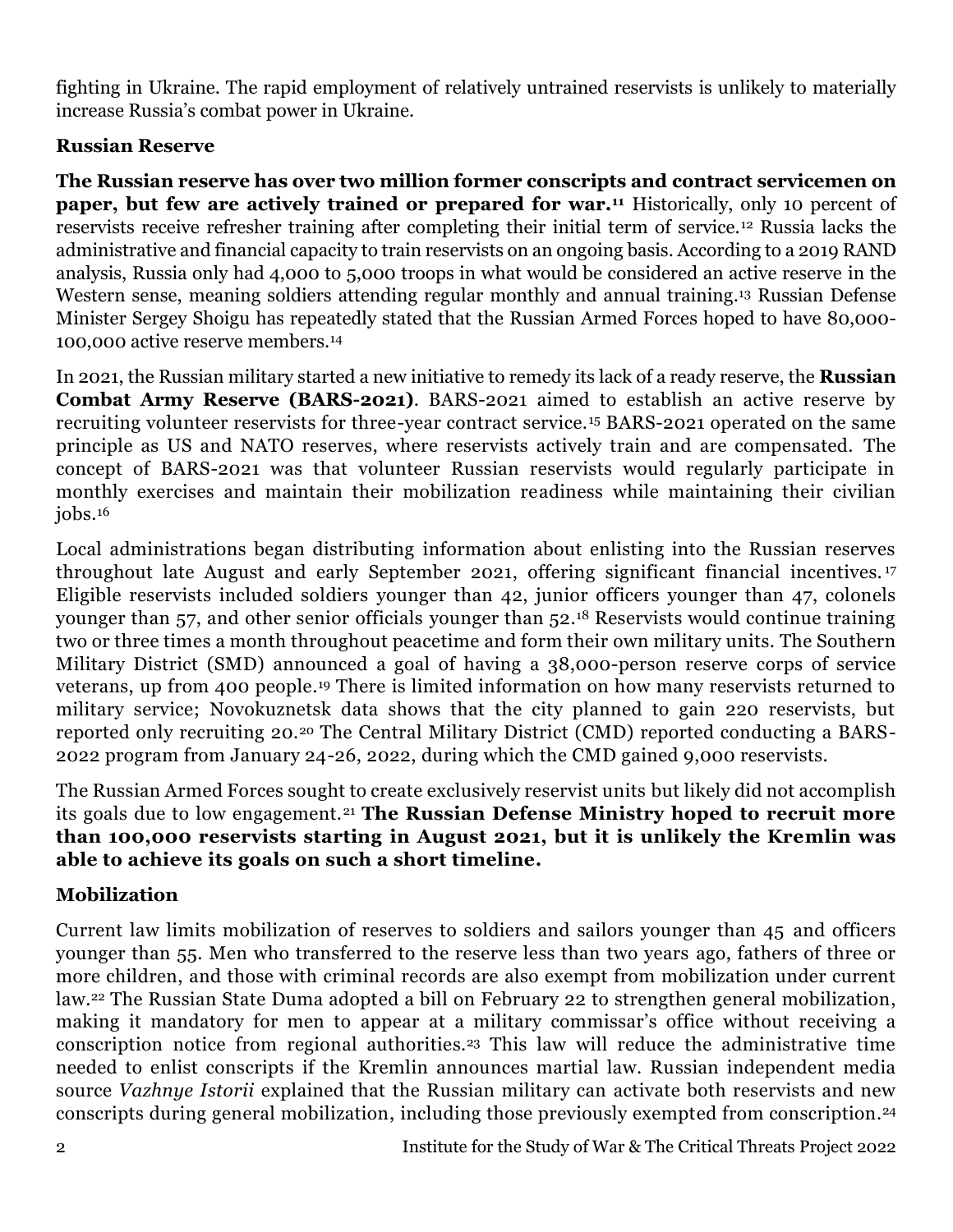In the event of a general mobilization, the Russian Army will likely attempt to fill the ranks of nascent reserve units and backfill combat casualties from units already serving in Ukraine.

The Russian cadre-and-reserve units concentrated around Ukraine before the invasion almost certainly required a significant reserve call-up to fill out. As the ground offensive in Ukraine stalls, the Russian military likely faces a requirement for a new reserve call up to fill out additional units and replace individual losses in these units. There is reporting as of March 5 that 3,000 individual replacements are being mobilized across the Russian border from Kharkiv to replace combat losses in Russian units. 25

As early as December 2021, the Russian Committee for Soldier's Mothers claimed that newly signed reservists and contractors started deploying to units near the Ukrainian border. <sup>26</sup> The Committee claimed that the new reservists arrived in Belgorod Oblast to the following units: Training Military unit in Kovrov (unit number 306616), 752nd Motorized Rifle Regiment (Valuyki), 3rd Motorized Rifle Division (Boguchar, Valuyki), 4th Guards Tank Division, and 2nd Guards Motor Rifle Division*.* **<sup>27</sup>** US officials also note that Russian reservists will be integrated across all 120-125 battalion tactical groups following the initial invasion.<sup>28</sup>

# *Conclusion*

Russia is likely rapidly exhausting the manpower it can readily use to generate additional effective combat power even as its forces lose combat effectiveness in Ukraine amid high losses. Russian efforts to mobilize more manpower can bring more people into Russian combat units, but those people are unlikely to be well-enough trained or motivated to generate large amounts of new combat power.

Mobilization efforts are likely to start producing diminishing returns as Russia moves through the categories of fully-trained and recently-released reservists into categories of people further removed from their initial military experiences and/or those who will undergo hasty training before deployment to the front lines. Individual replacements for battlefield losses are unlikely to have the same training as their predecessors, and new units or those reinforced by these augmentees will not have undergone unit-level training prior to employment. More units and reservist replacements will likely appear in Ukraine, therefore, but the net effect on Russia's actual combat capability will likely be small and diminishing.

A declaration of martial law and general mobilization would not overcome the structural challenges of Russia's hybrid cadre-and-reserves and contract-soldier system. Creating cohesive fighting units cannot be accomplished overnight. Replacing individual combat casualties in Ukraine with recalled reservists who have gone years without military training is unlikely to dramatically increase Russian combat power.

<sup>4</sup> [http://publication](http://publication/) dot pravo.gov.ru/Document/View/0001202202180067; [https://nv.](https://nv/) Dot ua/world/geopolitics/rossiyaprodolzhaet-styagivat-voyska-k-granice-s-ukrainoy-analitik-cit-na-radio-nv-50205189.html[; https://vk](https://vk/) dot tatarstan.ru/index.htm/news/2000133.htm

<sup>&</sup>lt;sup>1</sup> https://www.rand.org/pubs/research\_reports/RR3099.html

<sup>&</sup>lt;sup>2</sup> https://www.rand.org/pubs/research\_reports/RR3099.html

<sup>3</sup> [https://www](https://www/) dot kp.ru/putevoditel/obrazovanie/vesennij-prizyv/[; https://www](https://www/) dot interfax.ru/russia/794657

<sup>5</sup> [https://www](https://www/) dot kp.ru/putevoditel/obrazovanie/vesennij-prizyv/[; http://www.](http://www/) Dot

consultant.ru/document/cons\_doc\_LAW\_18260/673dfb400c48363d58052a3dd0e762af36f38979/

<sup>6</sup> [http://www](http://www/) dot consultant.ru/document/cons\_doc\_LAW\_18260/

<sup>7</sup> [https://www](https://www/) dot interfax.ru/russia/794657[; https://ria](https://ria/) dot ru/20210930/trebovaniya-1752464085.html